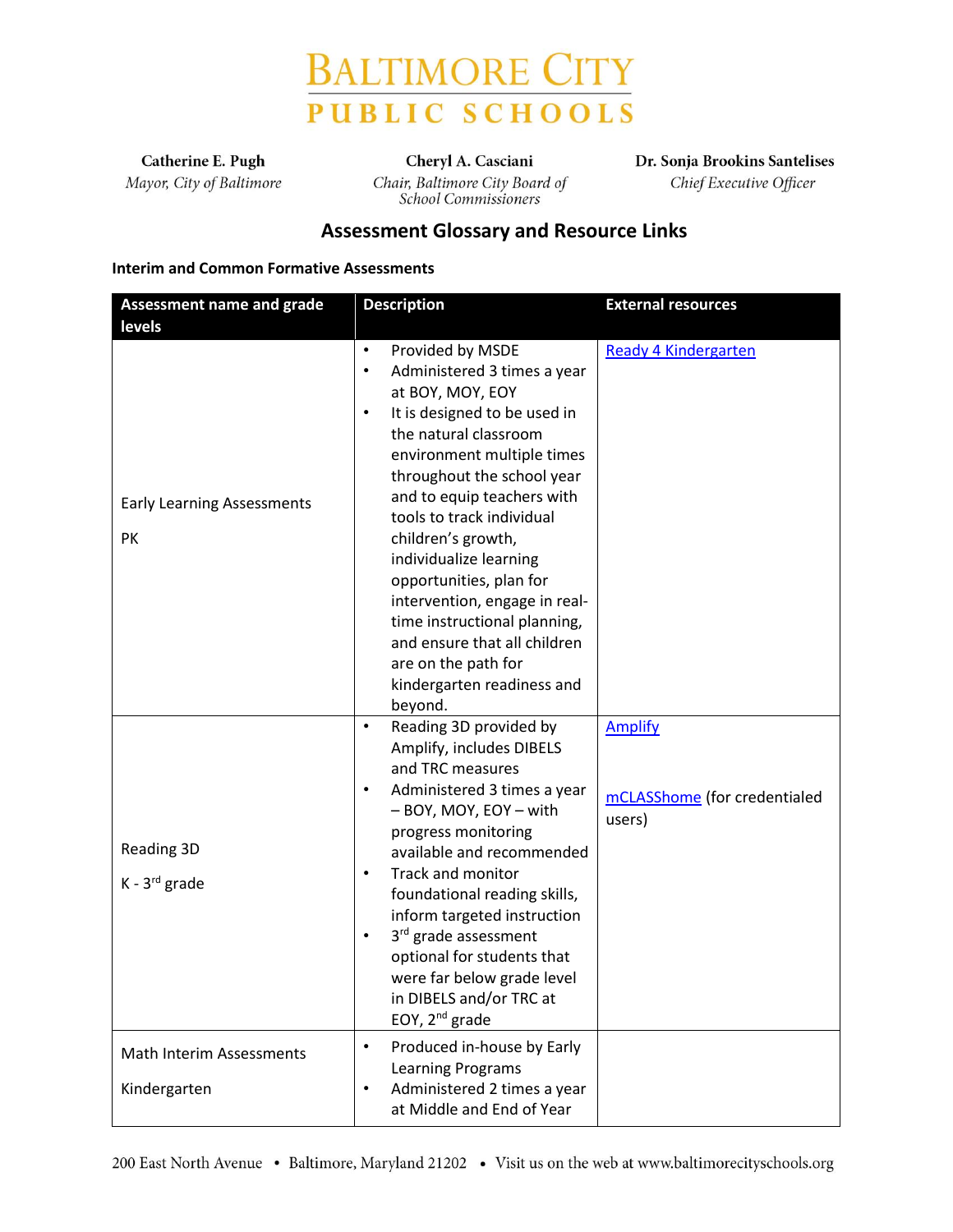|                                                              | Based on MCCRS and used<br>$\bullet$<br>for instructional decisions at<br>the classroom, school and<br>district level                                                                                                                                                                                                                                                                                                                                                                                                                       |                                                                                                                 |
|--------------------------------------------------------------|---------------------------------------------------------------------------------------------------------------------------------------------------------------------------------------------------------------------------------------------------------------------------------------------------------------------------------------------------------------------------------------------------------------------------------------------------------------------------------------------------------------------------------------------|-----------------------------------------------------------------------------------------------------------------|
| i-Ready Assessment<br>$1 - 11$ <sup>th</sup> grade           | i-Ready provided by<br>$\bullet$<br><b>Curriculum Associates</b><br>Computer-based and<br>$\bullet$<br>adaptive<br>Administered 1-3 times a<br>$\bullet$<br>year with progress<br>monitoring available<br>Track and monitor<br>$\bullet$<br>standards-based reading<br>and math growth, inform<br>targeted instruction<br>1-2 assessed on math only,<br>$\bullet$<br>Grades 3-11 assessed on<br>reading and math<br>Also used for summative<br>$\bullet$<br>purposes as a growth<br>measure, and as a Universal<br><b>Screener for MTSS</b> | <b>Curriculum Associates</b><br>i-Ready (for credentialed users)<br>i-Ready Central (for<br>credentialed users) |
| ANet Math Interim Assessment<br>$1 - 11$ <sup>th</sup> grade | Provided by Achievement<br>$\bullet$<br><b>Network</b><br>Administered 4 times a<br>$\bullet$<br>year, across quarterly<br>transitions<br>Aligned to Eureka Math<br>$\bullet$<br>curriculum<br>Measures standards<br>$\bullet$<br>mastery for instructional<br>decision making at the<br>classroom, school and<br>district level                                                                                                                                                                                                            | <b>Achievement Network</b>                                                                                      |
| <b>ACCUPLACER Diagnostics</b><br>12th grade                  | <b>ACCUPLACER Diagnostics</b><br>$\bullet$<br>provided by College Board<br>Computer-based and<br>$\bullet$<br>adaptive<br>Administered to students in<br>$\bullet$<br>transition courses for ELA<br>and math at the beginning<br>of the course<br>Results align to remediation<br>$\bullet$<br>planners provided by<br>College Board and help<br>teachers to refine<br>instruction and prepare<br>students to take the<br>ACCUPLACER at the end of<br>their course.                                                                         | <b>College Board</b><br><b>ACCUPLACER</b> (for credentialed<br>users)                                           |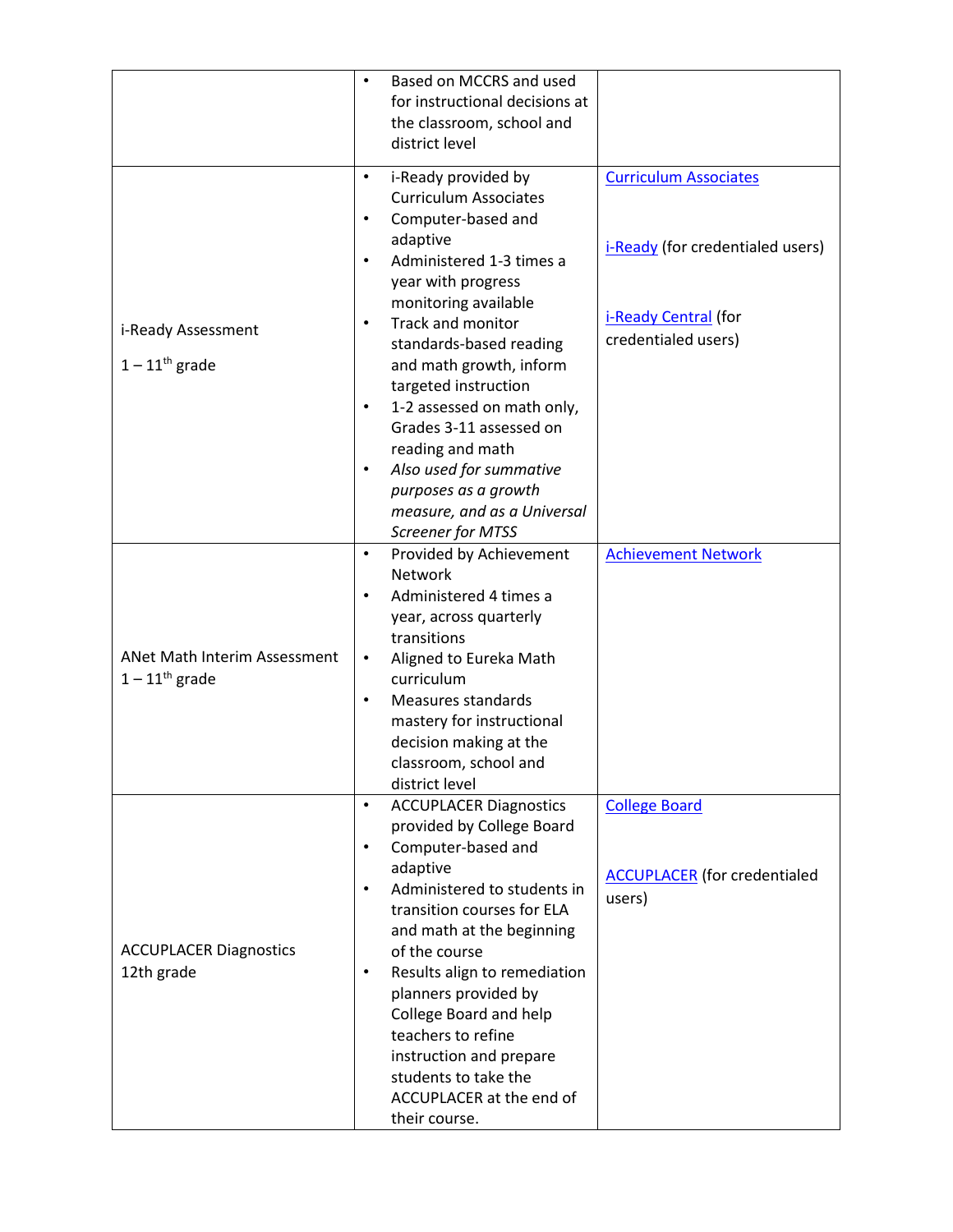## **Diagnostic Screeners**

| <b>Assessment name and grade</b><br>levels                     | <b>Description</b>                                                                                                                                                                                                                                                                                            | <b>External resources</b> |
|----------------------------------------------------------------|---------------------------------------------------------------------------------------------------------------------------------------------------------------------------------------------------------------------------------------------------------------------------------------------------------------|---------------------------|
|                                                                |                                                                                                                                                                                                                                                                                                               |                           |
| Naglieri Non-Verbal Ability Test<br>$(NNAT-2)$<br>Kindergarten | The NNAT-2 provides a<br>nonverbal, measure of<br>general ability<br>Evaluates ability for<br>$\bullet$<br>students from diverse<br>populations who may use<br>different languages or come<br>from different cultures<br>Used to identify gifted and<br>٠<br>talented students                                | Pearson                   |
| $W-APT*$<br>Various grades                                     | Provided by the WIDA<br>$\bullet$<br>organization<br>Administered once a year<br>٠<br>for placement purposes<br>Used to determine English<br>$\bullet$<br>proficiency levels for ESOL<br>students, to assist schools in<br>scheduling ESOL classes,<br>and to inform professional<br>development for teachers | <b>WIDA</b>               |

#### **Summative Assessments**

| <b>Assessment name and grade</b>                                                                                        | <b>Description</b>                                                                                                                                                                                                                                                                                                                                                                         | <b>External resources</b>   |
|-------------------------------------------------------------------------------------------------------------------------|--------------------------------------------------------------------------------------------------------------------------------------------------------------------------------------------------------------------------------------------------------------------------------------------------------------------------------------------------------------------------------------------|-----------------------------|
| levels                                                                                                                  |                                                                                                                                                                                                                                                                                                                                                                                            |                             |
| Kindergarten Readiness<br>Assessment* (KRA)<br>Kindergarten                                                             | Allows teachers to measure<br>$\bullet$<br>each child's school<br>readiness across multiple<br>domains including Social<br>Foundations, Math, Science,<br>Social Studies, Language<br>and Literacy, Physical Well-<br>being and Motor<br>Development, and Fine Arts                                                                                                                        | <b>Ready 4 Kindergarten</b> |
| Maryland Integrated Science<br>Assessment* (MISA/HS MISA)<br>$5th$ and $8th$ , HS is course driven<br>after pilot years | MISA is required to<br>$\bullet$<br>measure progress on the<br><b>Next Generation Science</b><br><b>Standards</b><br>SY 17-18 is a field test for<br>$\bullet$<br>students, SY 18-19 is a no-<br>fault year for students<br>In SY 19-20 and beyond, the<br>$\bullet$<br>HS MISA will be associated<br>with students who are<br>enrolled in their 3rd science<br>course (e.g.: $11th$ grade | <b>MSDE</b> information     |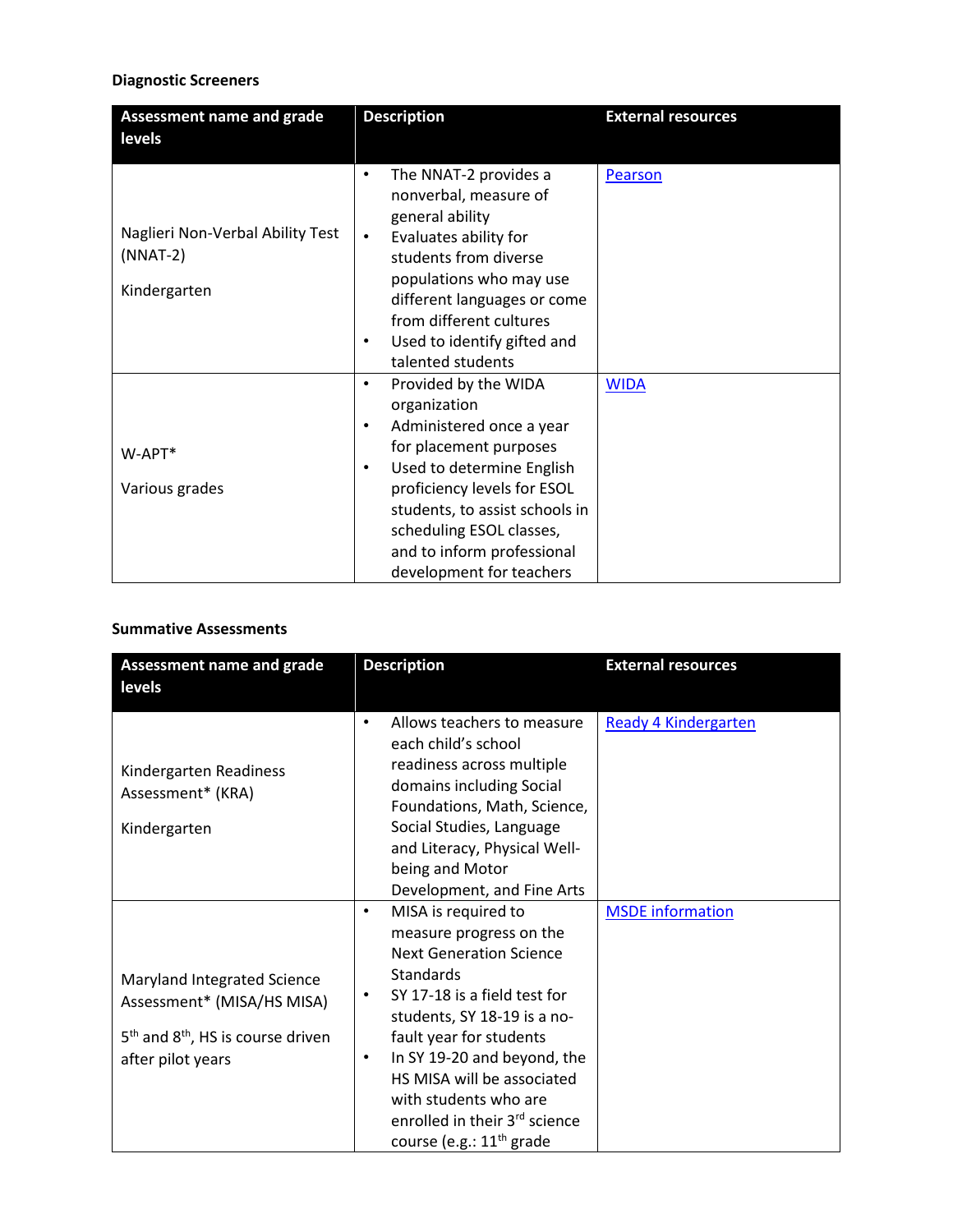|                                                                    | Physics in traditional<br>schools)                                                                                                                                                                                                  |                                          |
|--------------------------------------------------------------------|-------------------------------------------------------------------------------------------------------------------------------------------------------------------------------------------------------------------------------------|------------------------------------------|
| Government High School<br>Assessment *(HSA)<br>$9th - 12th$ grades | The Government HSA is<br>$\bullet$<br>required to measure<br>standards in this curricular<br>area                                                                                                                                   | <b>MSDE Information</b>                  |
|                                                                    | Provided and administered<br>$\bullet$<br>through the Partnership for<br><b>Assessment of Readiness</b><br>for College and Career<br>(PARCC)<br>A summative assessment of<br>$\bullet$                                              | Pearson/PARCC<br><b>MSDE Information</b> |
| PARCC*<br>$3^{\text{rd}}$ - 12 <sup>th</sup> grade                 | math and ELA given<br>annually, results of the<br><b>PARCC Assessment informs</b><br>families and teachers about<br>how students are<br>progressing along the<br>continuum of standards<br>preparing them for college<br>and career | <b>MSDE Resources</b>                    |
| High School MOC/Midterm and<br>EOC/Final                           | English, Science and Social<br>$\bullet$<br>Studies MOC/MT and<br>EOC/Final assessments are<br>created in the Office of<br>Teaching and Learning and<br>made available through<br>Data Link.                                        |                                          |
| $9th - 12th$ grade                                                 | Based on MCCRS and used<br>for instructional decisions at<br>the classroom, school and<br>district level as well as<br>student grading per board<br>policy                                                                          |                                          |
| <b>ACCESS for ELLs*</b>                                            | Provided by the WIDA<br>$\bullet$<br>organization<br>Given annually in order to<br>$\bullet$                                                                                                                                        | <b>WIDA</b>                              |
| Various grades                                                     | monitor students' progress<br>in acquiring academic<br>English                                                                                                                                                                      | <b>MSDE Information</b>                  |
| Alt-MISA* (Science)<br>5, 8, and $11th$ grades                     | Eligibility determined by<br>$\bullet$<br>students' IEP requirements<br>Measures student<br>$\bullet$<br>achievement in science;<br>aligned to Next Generation<br><b>Science Standards</b>                                          | <b>MSDE Information</b>                  |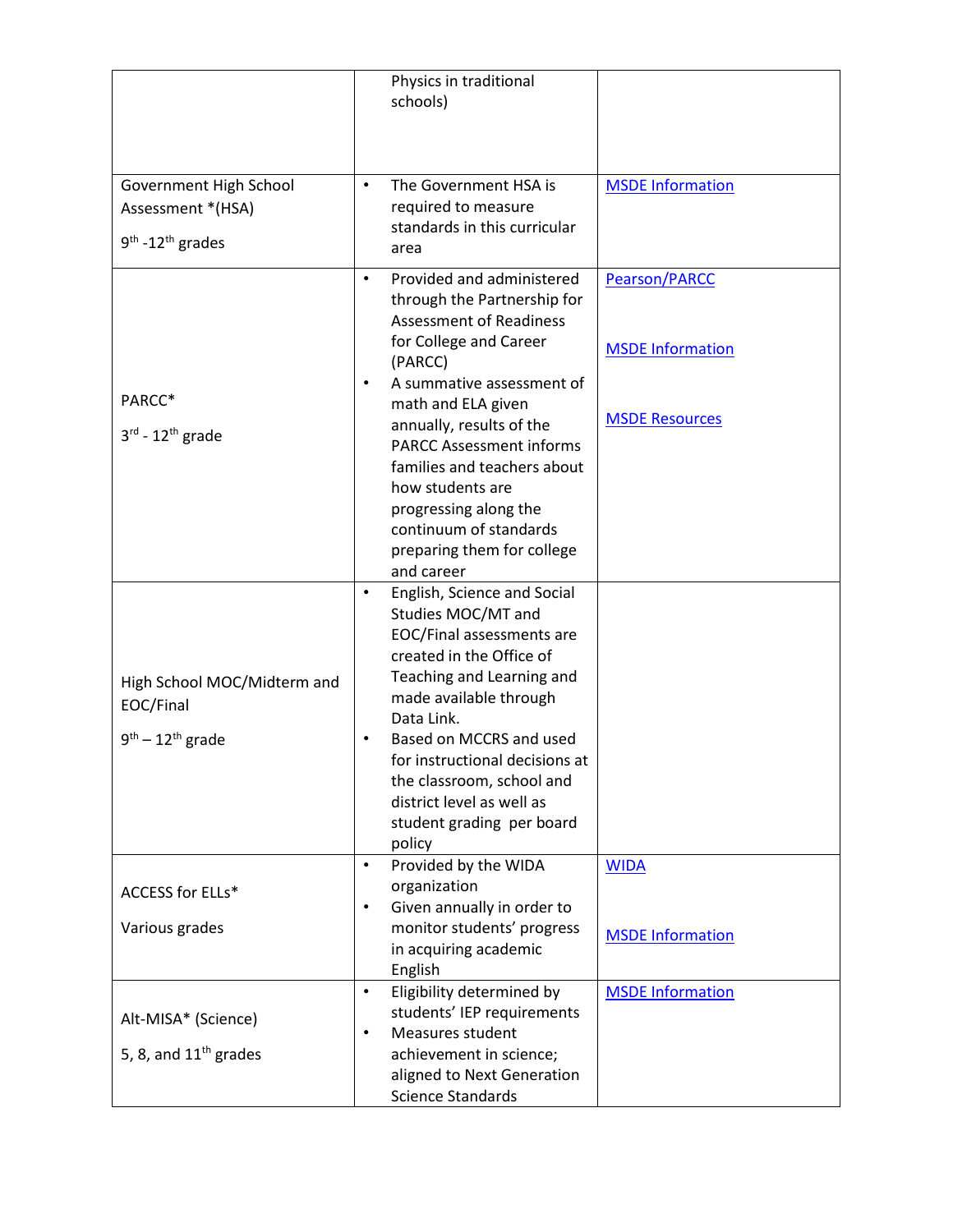| Multi-State Alternate  | Reading and Math (online-                                                   | <b>MSDE Information</b> |
|------------------------|-----------------------------------------------------------------------------|-------------------------|
| Assessment/MSAA*       | assessment, replaces Alt-                                                   |                         |
| 3-8, and $11th$ grades | MSA); ensures students<br>leave school ready for post-<br>secondary options |                         |
|                        |                                                                             |                         |

## **College Board Assessments**

| <b>Assessment name and grade</b>                                           | <b>Description</b>                                                                                                                                                                                                                                                                                                                                                                                           | <b>External resources</b> |
|----------------------------------------------------------------------------|--------------------------------------------------------------------------------------------------------------------------------------------------------------------------------------------------------------------------------------------------------------------------------------------------------------------------------------------------------------------------------------------------------------|---------------------------|
| levels                                                                     |                                                                                                                                                                                                                                                                                                                                                                                                              |                           |
|                                                                            | $\bullet$<br>Optional college readiness<br>assessments created and<br>administered by College<br><b>Board</b>                                                                                                                                                                                                                                                                                                | <b>College Board</b>      |
| <b>AP Exams</b><br>Various grades                                          | These assessments<br>$\bullet$<br>determine whether<br>students have earned<br>college-credits or advanced<br>placement status for course<br>work that they have<br>completed in high-school                                                                                                                                                                                                                 |                           |
| PSATs/NMSQT<br>9 <sup>th</sup> , 10 <sup>th</sup> , 11 <sup>th</sup> grade | College readiness<br>$\bullet$<br>assessments created and<br>administered by College<br>Board, participation<br>expected as 10 <sup>th</sup> grade<br>assessment offered free to<br>all secondary schools<br>This assessment checks<br>$\bullet$<br>progress toward college and<br>career readiness                                                                                                          | <b>College Board</b>      |
| <b>SAT</b><br>11 <sup>th</sup> and 12 <sup>th</sup> grade                  | College readiness<br>$\bullet$<br>assessments created and<br>administered by College<br><b>Board</b><br>These assessments are<br>$\bullet$<br>designed to assess college<br>readiness and provide<br>pathways to college<br>acceptance and various<br>kinds of financial assistance<br>SAT "School Day"<br>$\bullet$<br>administration is offered to<br>all students in 11 <sup>th</sup> grade at<br>no cost | <b>College Board</b>      |